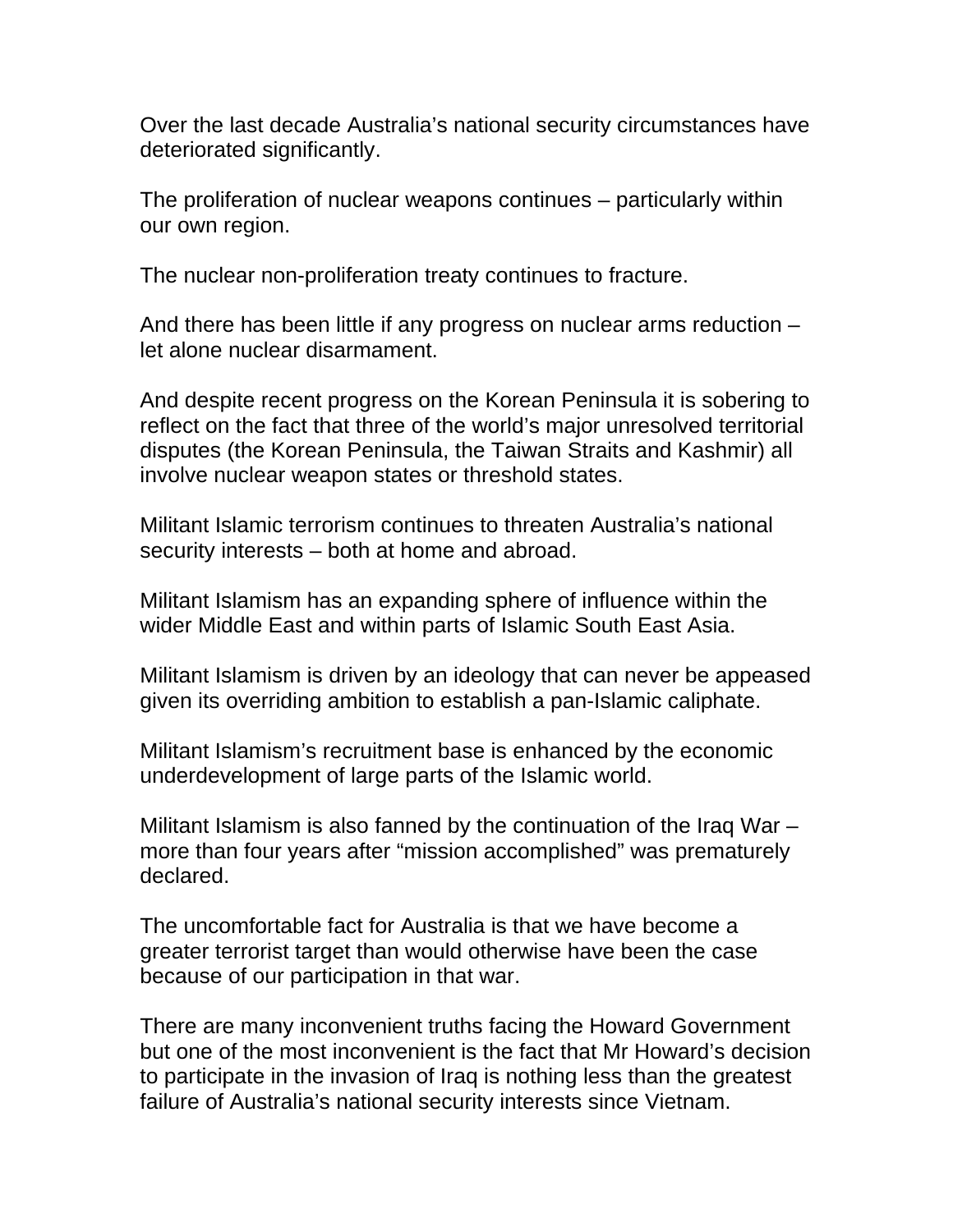According to the British medical journal The Lancet, more than 600,000 Iraqis now lie dead.

According to the CIA, Iraq has become a magnet, inspiration and training ground for international jihadists.

And the degeneration of Iraq into civil war between Sunni and Shia has emboldened Iran – with potentially grave consequences for global oil supplies as well as Iran's capacity to extend its own strategic leverage across the wider region.

Mr Howard made a big mistake sending Australian troops to war in Iraq in the first place.

We should withdraw Australian combat troops from Iraq in a phased manner that involves consultation with the US.

Without an exit strategy, Australian troops could find themselves in Iraq for years to come.

It is important that Australia fight the war on terrorism effectively here in our own region, our own neighbourhood, our own backyard.

And in doing so, we've got to make sure that our counter-terrorism assets here in Australia are properly resourced.

The Police Federation Association states that they need an extra 700 AFP sworn officers to deal with the multiple tasks they are now being given.

That's why Labor has committed \$200 million to the recruitment of an extra 500 officers in order to bridge this gap.

You can talk about terrorism with tough language. But you need to act when it comes to making sure we have enough capacity to deal with the threat – both at home and in the region.

Within our more immediate region, the 'Arc of Instability' to our North and North-East has gone from being a strategic concept a decade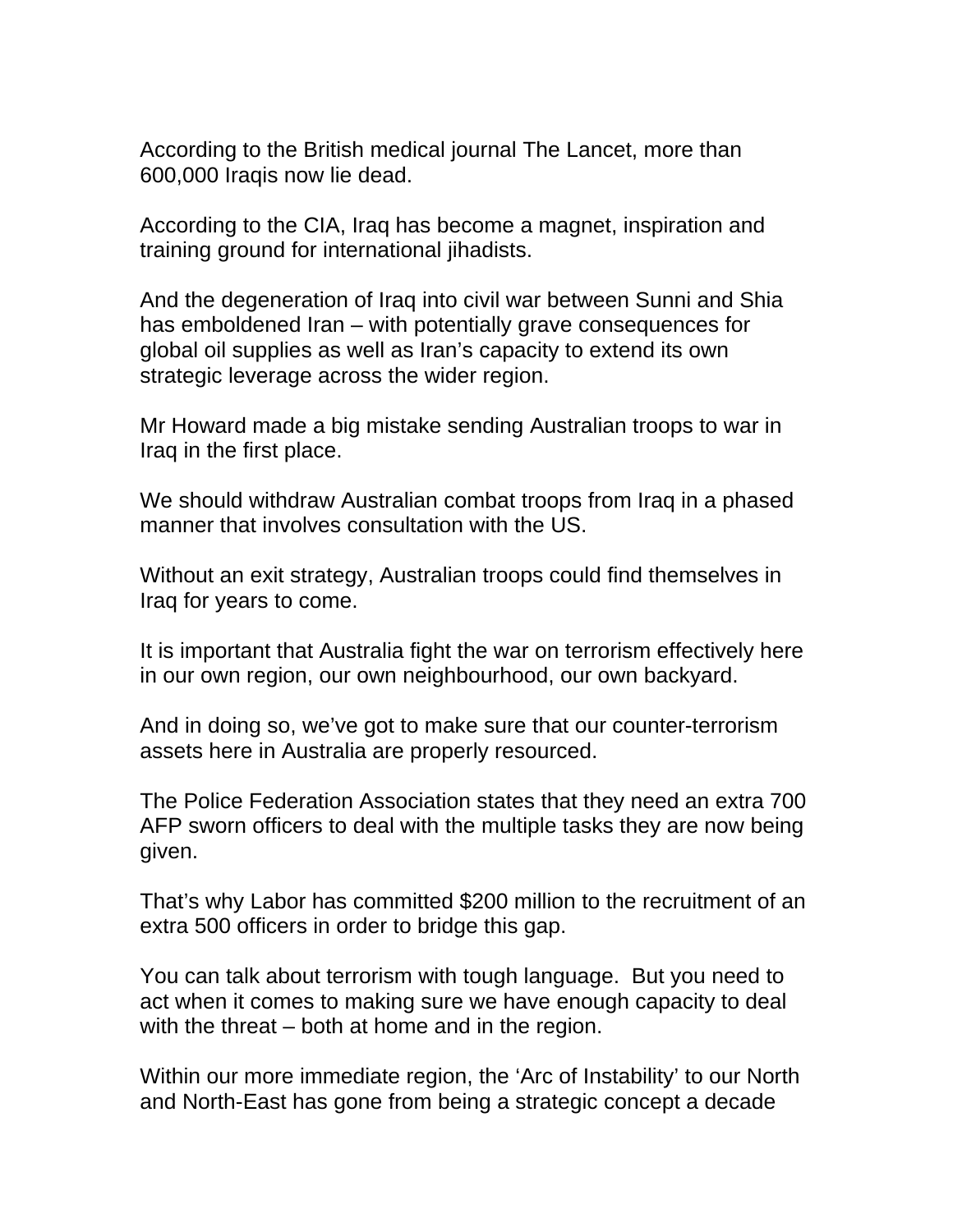ago to becoming an unsettling strategic reality today - with Jema'ah Islamiyah's continued operations in the Indonesian archipelago; police and military crises in East Timor; continuing challenges to political stability in Papua New Guinea; ethnic violence in Vanuatu; the implosion of law and order in the Solomon Islands; a series of coups d'etat in Fiji; a constitutional crisis combined with unprecedented street violence in Tonga; and Nauru the region's first properly defined failed state having also become a centre for international money laundering.

In short, the report card across the Arc of Instability over the last decade is not a good one.

It would of course be wrong to attribute this deterioration in Australia's immediate regional security environment exclusively to a failure of Australian Government policy.

But the uncomfortable truth is that Australian policy has, more often than not, been reactive rather than proactive; last minute rather than long-term; and military rather than economic.

That's why we need fresh thinking in response to these deepening challenges to Australia's national security.

Because unless we embrace a new strategic approach, the reality is that the long-term drift in Australia's national security interests in the South West Pacific will only get worse.

If we have seen such a quantum shift in the national security circumstances of our immediate region over the last decade, we should pause to reflect on the likely trajectory over the decade ahead.

For Australia, the trajectory is decidedly negative.

And absent policy change, the cost to Australian national interests will become greater and greater.

Let us be absolutely clear-cut about these potential costs: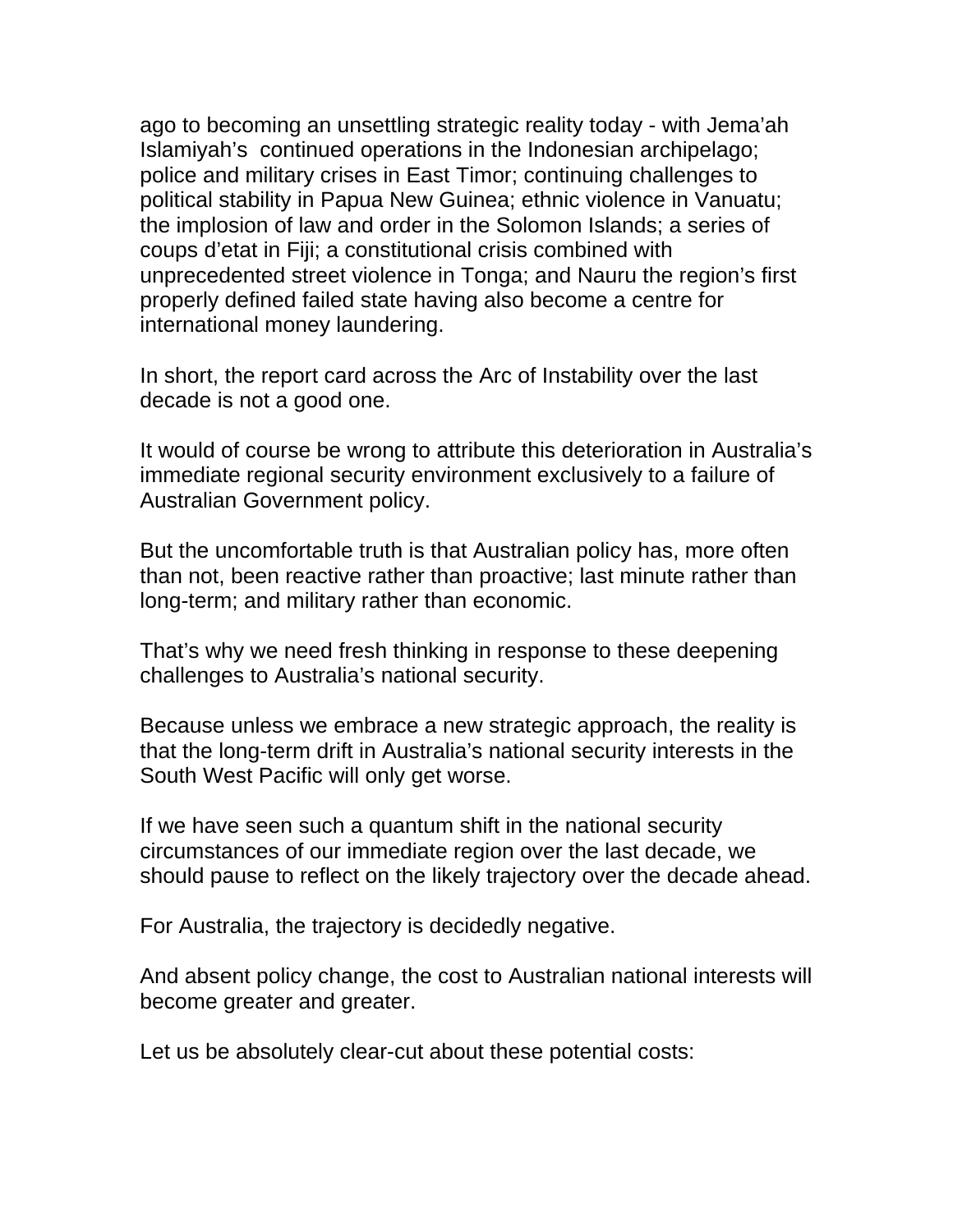- If more Pacific Island states become failed states, the cost to the Australian taxpayer of emergency police or military interventions will become massive. (Remember the projected cost of the intervention in the Solomon Islands alone is \$1 billion and that is for a country with a population of only half a million);
- Second, the cost to the Australian taxpayer of emergency humanitarian assistance in the event of the collapse in food and medical supplies would also be massive;
- Third, increasing ethnic and political violence (combined with economic collapse) would produce a wave of refugees to Australia as a country of first asylum;
- Fourth, the explosion of the HIV AIDS pandemic in PNG presents a growing risk to the public health of Australian communities in the Torres Strait and Northern Australia; and
- Fifth, the fragile nature of Australia's diplomatic relationships with many Pacific Island countries is creating an unprecedented strategic opportunity for other non-regional states to occupy the vacuum and to further displace Australian interests.

There are of course other challenges to Australia's national security interest including, the impact of climate change; the international narcotics trade; money laundering; arms trafficking; people smuggling and piracy.

The government's response to these multiple challenges has been at best variable – and in the case of climate change non-existent.

That is why Labor has proposed the creation of an Office of National Security if it forms the next Government of Australia – to integrate our national response to the complex, overlapping and multi-dimensional nature of Australia's emerging threat environment.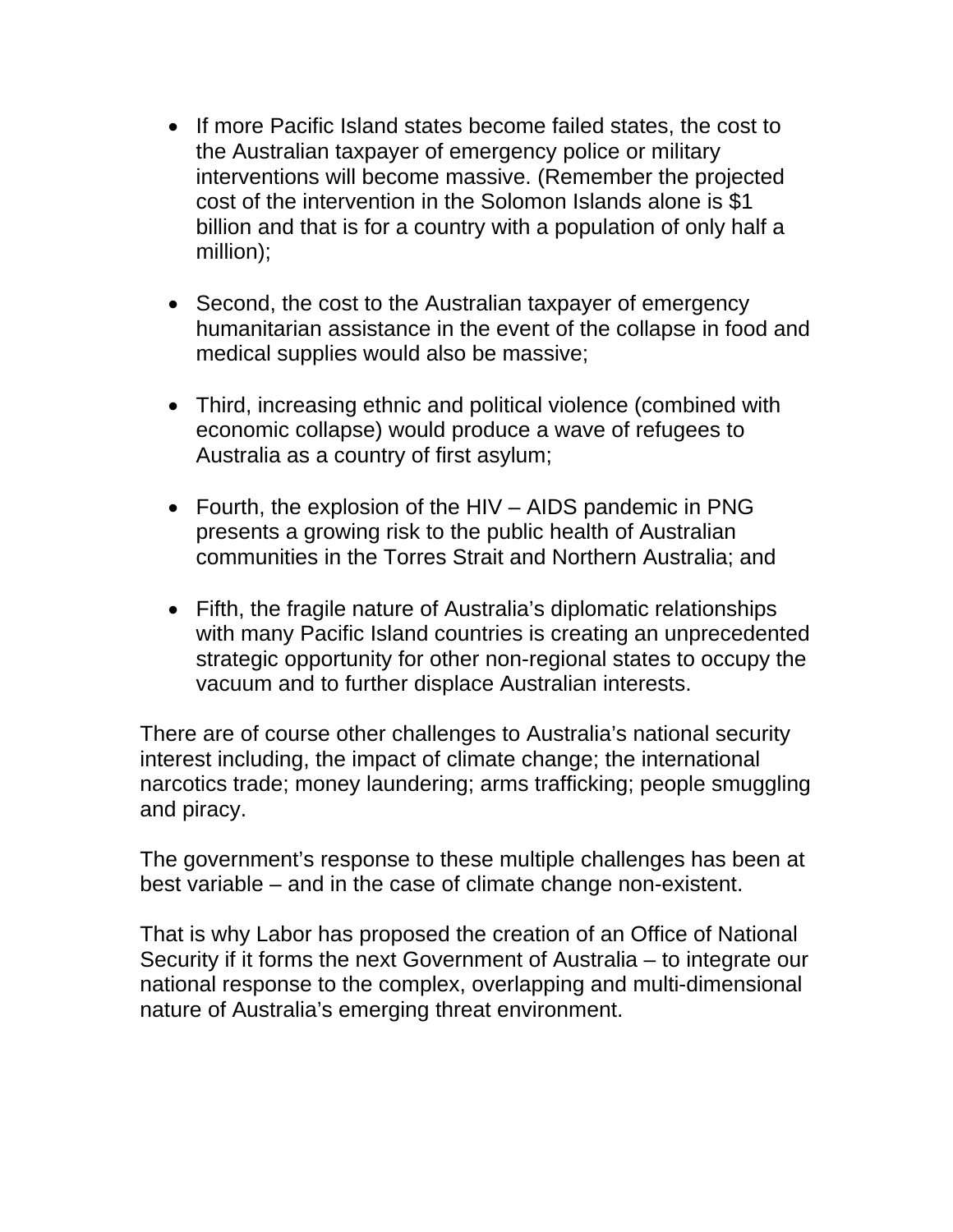The purpose of my remarks today, however, is to advance some fresh ideas on how we deal with the future challenges we face across Australia's Arc of Instability.

### **Economic Challenges in the Arc of Instability**

My overall argument is that there are deep economic drivers of the social and political instability that is causing havoc across much of Melanesia and beyond.

Unless and until Australian policy embraces the fundamental need to tackle the entrenched causes of underdevelopment, Australia will find itself locked into a cycle of episodic and expensive police and military interventions.

Much of Australian policy at present seems to be dealing with the symptoms rather than the causes of much of the instability that we see across the region.

Of course some may argue that this is a debate about what comes first – the chicken or the egg?

Can you have economic growth in the absence of political stability?

Or does economic decline make political stability (and ultimately physical security) simply impossible?

The truth is that the efforts we make to achieve economic growth and political stability reinforce each other.

But the reality is Australia's current strategy towards our region is unabalanced.

A quick examination of the region's economic report card is sobering.

As the United Nation's latest report on progress towards the Millennium Development Goals this week has shown, significant progress in economic development is being achieved in many parts of the world.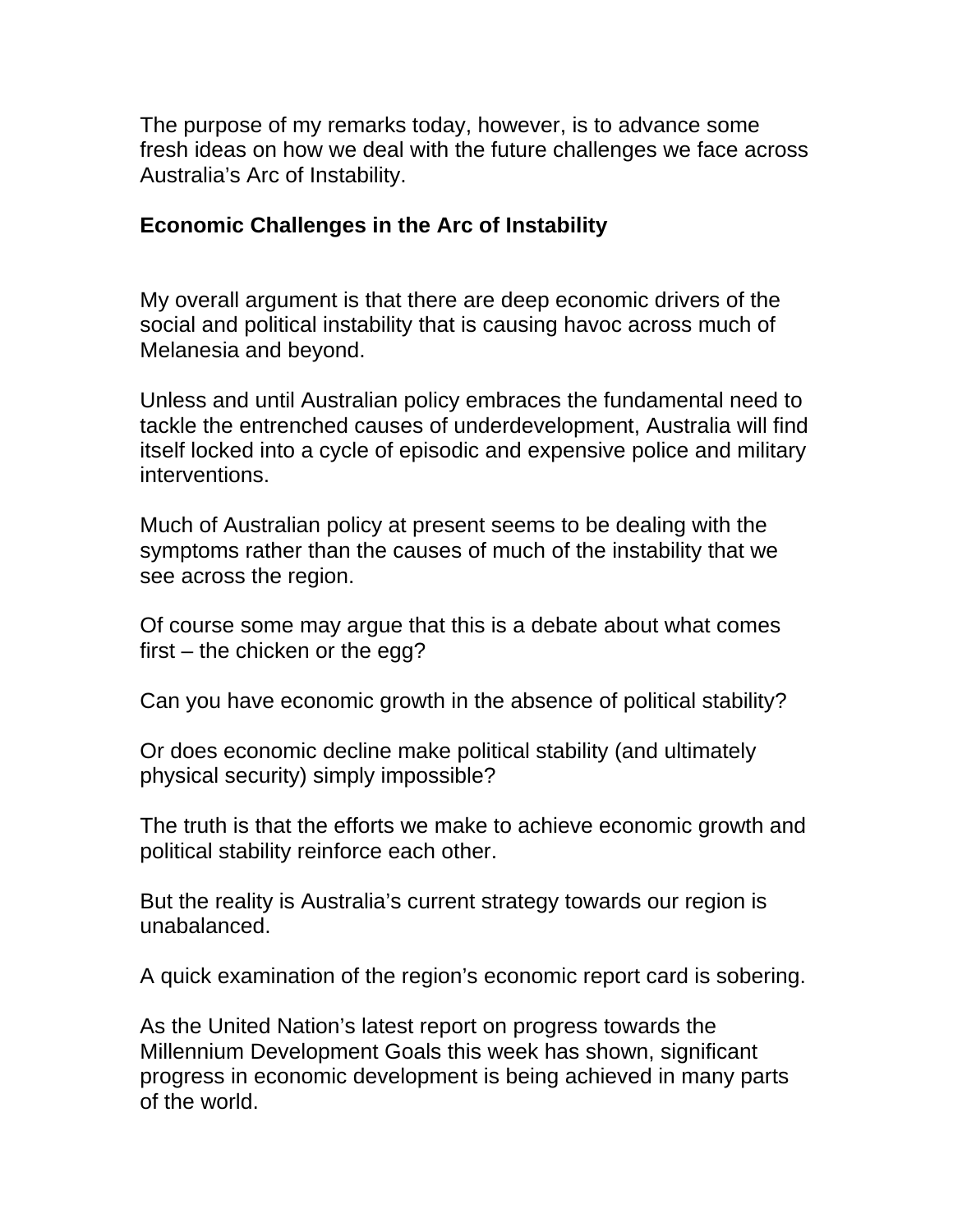But in our own region, development has been lagging the rest of the world. Indeed, in some areas of the Pacific the best evidence we have suggests that economic development is going backwards.

AusAID's research concludes that economic growth among our Pacific neighbours has consistently been slower than both our region and other low income economies throughout the world.

In the period between 1990 and 2004, average annual growth rates in real GDP per person across the group of the world's poorest nations was 2.6 per cent – which represents some progress, albeit only modest progress.

But in many countries in our region the growth in per capita GDP was lower - just 1.0 per cent in PNG and 1.6 per cent in Fiji. Even more disturbing, there was an average contraction in real GDP per person of 1.9 per cent every year in the Solomon Islands, and a contraction of 5.0 per cent in Nauru.

Globally we are seeing progress in reducing absolute poverty – as measured by the international poverty line of income of less than \$US1 a day.

But in the South Pacific, we are seeing increases in absolute poverty.

The World Bank has estimated that the proportion of the population experiencing absolute poverty in PNG increased from 25% to 40% between 1996 and 2003. That suggests that around 2.2 million people in this nation – once a colony of Australia – are living in absolute poverty.

A similar disturbing picture emerges when we look at key health indicators in our region.

In our region, life expectancy averages 70 years. But in PNG and Timor life expectancy is well below, at 55 years - though it is at least an improvement on the average of 44 and 40 years three decades ago.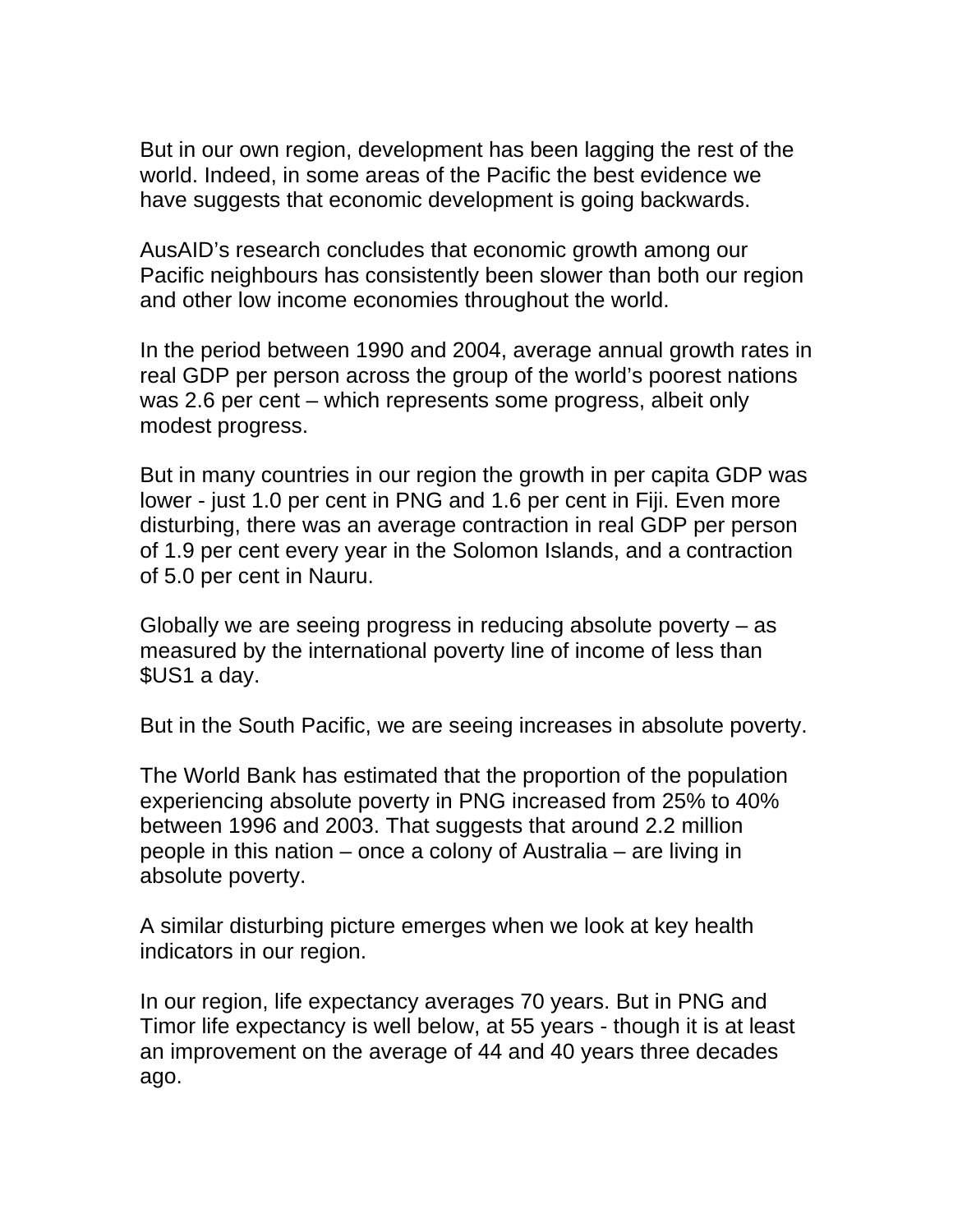Infant mortality levels in these two nations are more than three times the regional average. In Timor and PNG infant mortality levels are 64 and 68 deaths per 1000 births respectively, almost three times higher than the regional average of 20 deaths per 1000 births.

Most alarmingly for Australia, some 1.8 per cent of PNG's population aged 15-49 is now infected with the HIV/AIDS virus – approximately 100,000 people.

Similarly again, there are indications of progress in education outcomes going backwards in parts of the region.

Adult literacy in PNG has stagnated at 57 per cent of the population over the past fifteen years, while in the East Asia and Pacific region it has risen from 80 per cent to 90 per cent of the population over the same period. It is even lower than the average for low income nations, which the United Nations estimates at 63.

In fact literacy levels in Papua New Guinea have gone backwards, from 69 per cent to 67 per cent of the population in the core working population age bracket 15-64.

In fact if you look at the data across the region, East Timor, Papua New Guinea, Vanuatu, Fiji, Tonga, Nauru, Kiribati, Tuvalu, the Marshall Islands, the Federated States of Micronesia, Palau, Samoa, Tokelau and the Cook Islands are all on track to fail at least one of the eight Millennium Development Goals and (as previously noted in the case of PNG) on track to fail to meet all eight.

World Vision noted last year that:

- Fiji is not on track to meet targets for child mortality and maternal mortality;
- The Solomon Islands are not on track to meet four goals: on hunger, gender equality and mortality;
- Vanuatu is not on track to meet 5 of the MDG goals; and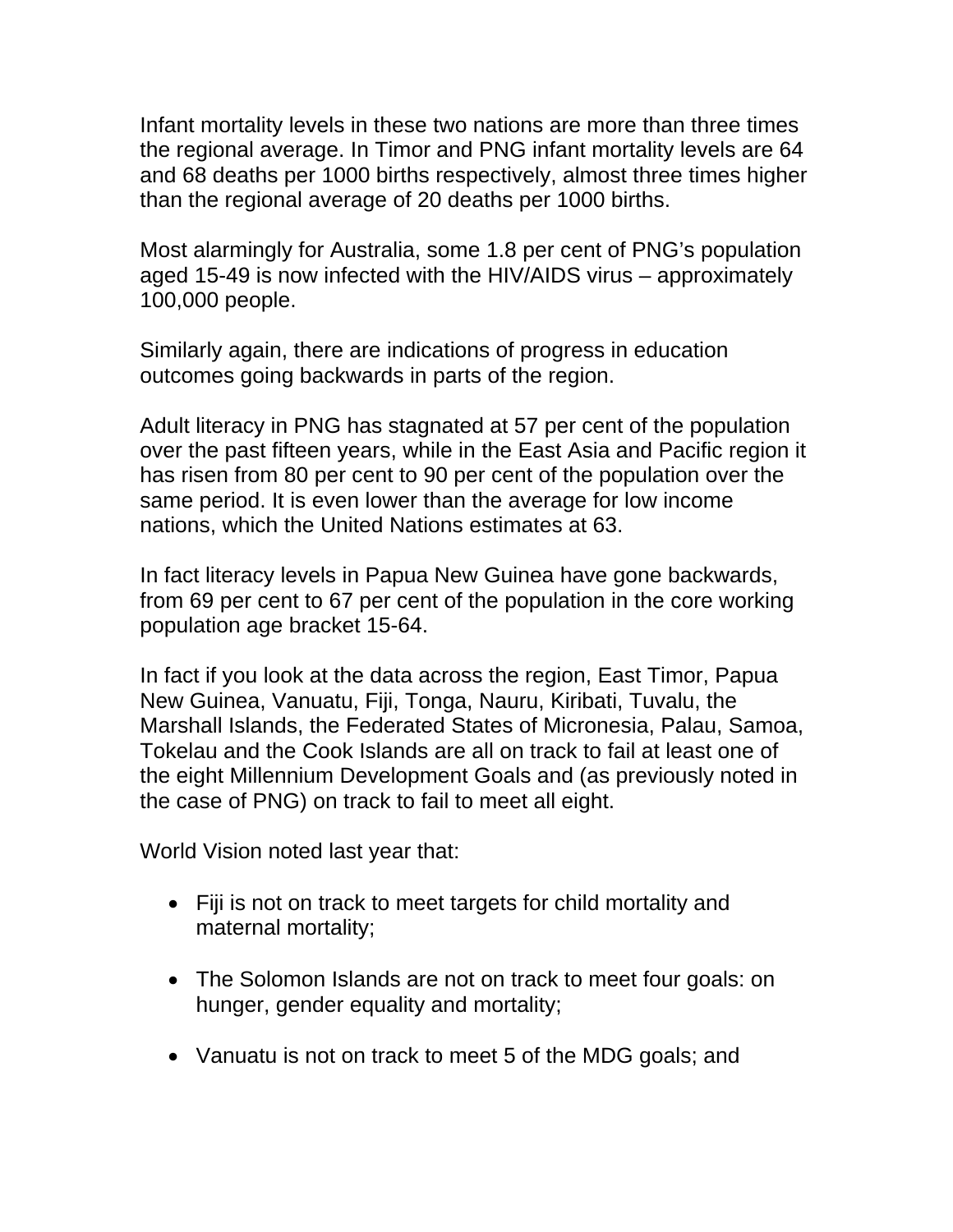• PNG is not on track to meet any of the 8 goals, and is well off track in primary completion rates, child mortality, reversing the spread of HIV/AIDS and providing access to improved water sources.

Of course these social and economic indicators are disturbing in themselves.

But across much of the region they fuel pre-existing ethnic and tribal tensions.

This can be seen in East Timor, the Solomon Islands, Fiji, Vanuatu and Tonga.

And it follows that if socio-economic conditions continue to deteriorate, so too will political and in some cases military tensions increase.

That is why we believe it is critical to address the region's economic development challenges as a priority for the future not just as an afterthought.

# **The Link between Economic Development and Security**

As former UN Secretary-General Kofi Annan has written in relation to the Millennium Development Goals:

*"There will be no development without security, and no security without development."* 

Similarly, prominent economist Professor Jeffrey Sachs has warned that the failure of developed countries to adopt a strategic approach to development policy will only result in them being:

*"called on to provide emergency assistance more or less indefinitely. They will face famine, epidemics, regional conflicts and the spread of terrorist havens."* 

As Tony Blair has repeatedly argued, it's in the self interest of developed nations to help tackle poverty in low income nations: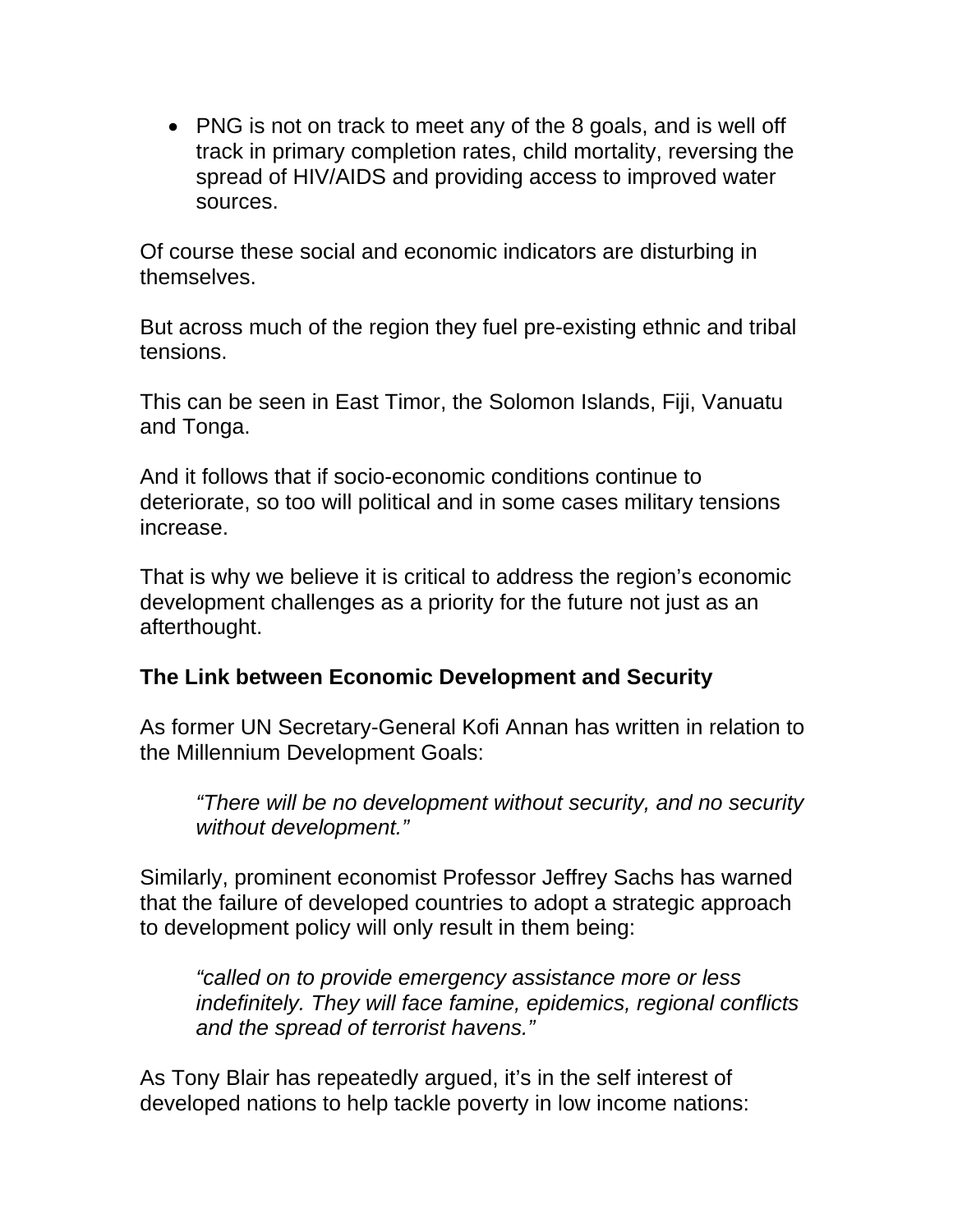#### *"It is not merely right, but it is in our long-term interest to offer a helping hand out of poverty to the poorest regions of the world."*

The World Bank's Pacific Regional Strategy for 2006-2009 sets out a framework for addressing the economic development challenges in nine of the Pacific Island states.

The Bank highlights the scale of the challenges:

- Rising unemployment, particularly among youth, as a result of weak economic growth;
- Youth unemployment and rural urban migration together contributing to a deterioration in law and order;
- Economies that rely too heavily on large public sectors;
- Poor delivery of public services and the lack of a clear relationship between increased resource flows and improved health or education outcomes; and
- In the long run there is nothing more important for the region than improved education standards:

*"The most important challenge for education in the Pacific region is that schooling is not adequately equipping children with the basic skills needed to pursue further studies and training or to succeed in the labour market."* 

The World Bank's report raises deep questions about the effectiveness of Australia's aid engagement with the region over the last decade.

It is disturbing to note that the Howard Government has already invested some \$7.5 billion in East Timor, PNG and the Pacific Island states.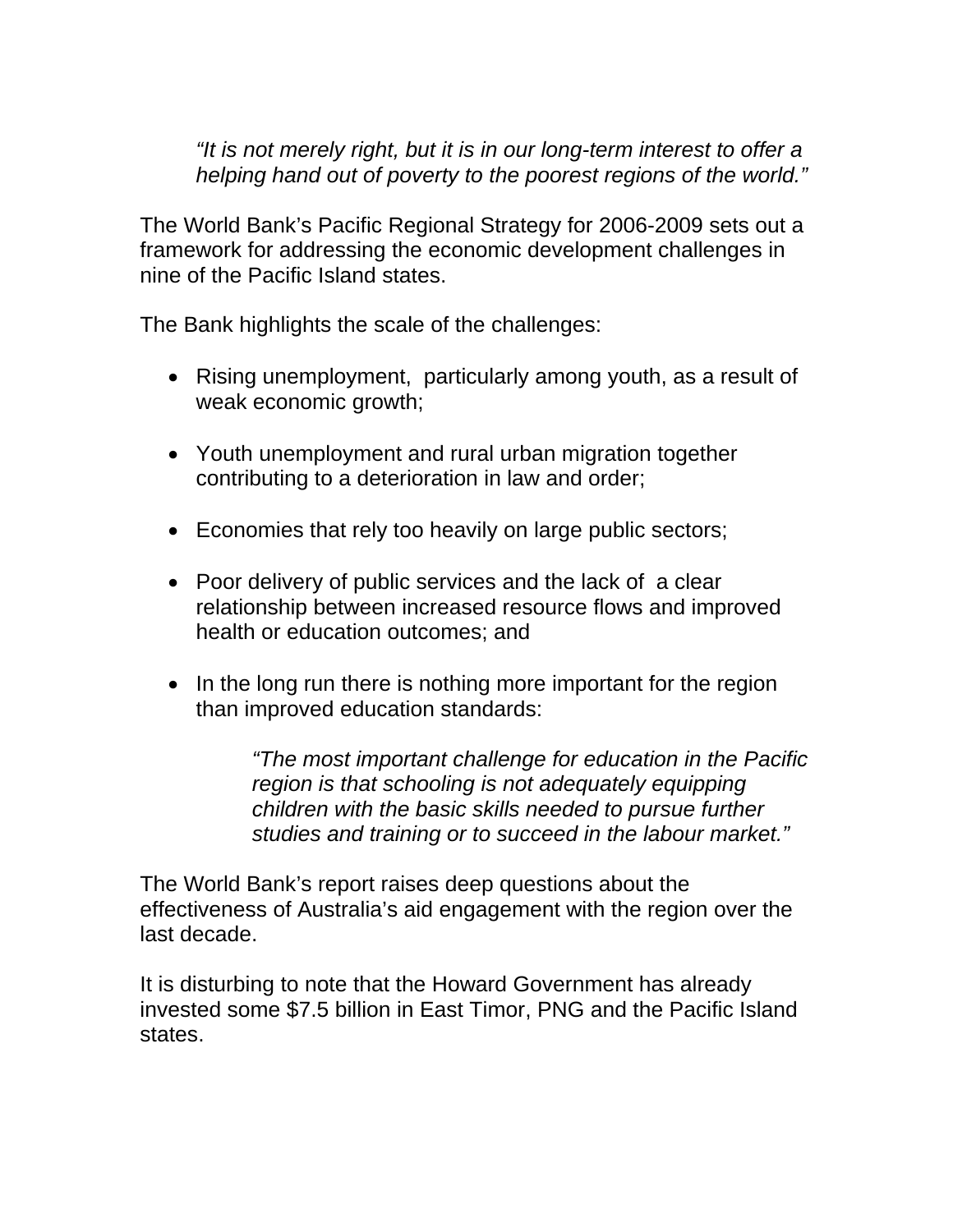That's before you add the combined cost of military interventions in the region totalling more than \$3.7 billion.

The question which Australian taxpayers will legitimately ask is: What return have they got for the more than \$11.2 billion their government has spent on the neighbourhood?

By and large the economic indicators are heading in the wrong direction.

Many of the social indicators are heading in the wrong direction.

And so too are the security indicators.

And all of that is before we look to the \$3.5 billion the government is proposing to spend again over the next several years.

And it is also before we factor in the cost of the continuing police and military commitments in the Solomons, East Timor and any other contingencies which may arise.

That's why we believe the time has come for a fundamental rethink of the direction of Australia's development assistance strategy in the region.

# **A Pacific Partnership for Development and Security**

Today I announce that if Labor forms the next Government of Australia we will develop and implement a long-term Pacific Partnership for Development and Security.

This partnership must take a comprehensive approach to:

- One, tackling the collapse in primary education;
- Two, tackling the collapse in primary healthcare;
- Three, building basic economic infrastructure including roads and telecommunications as well as ensuring access to clean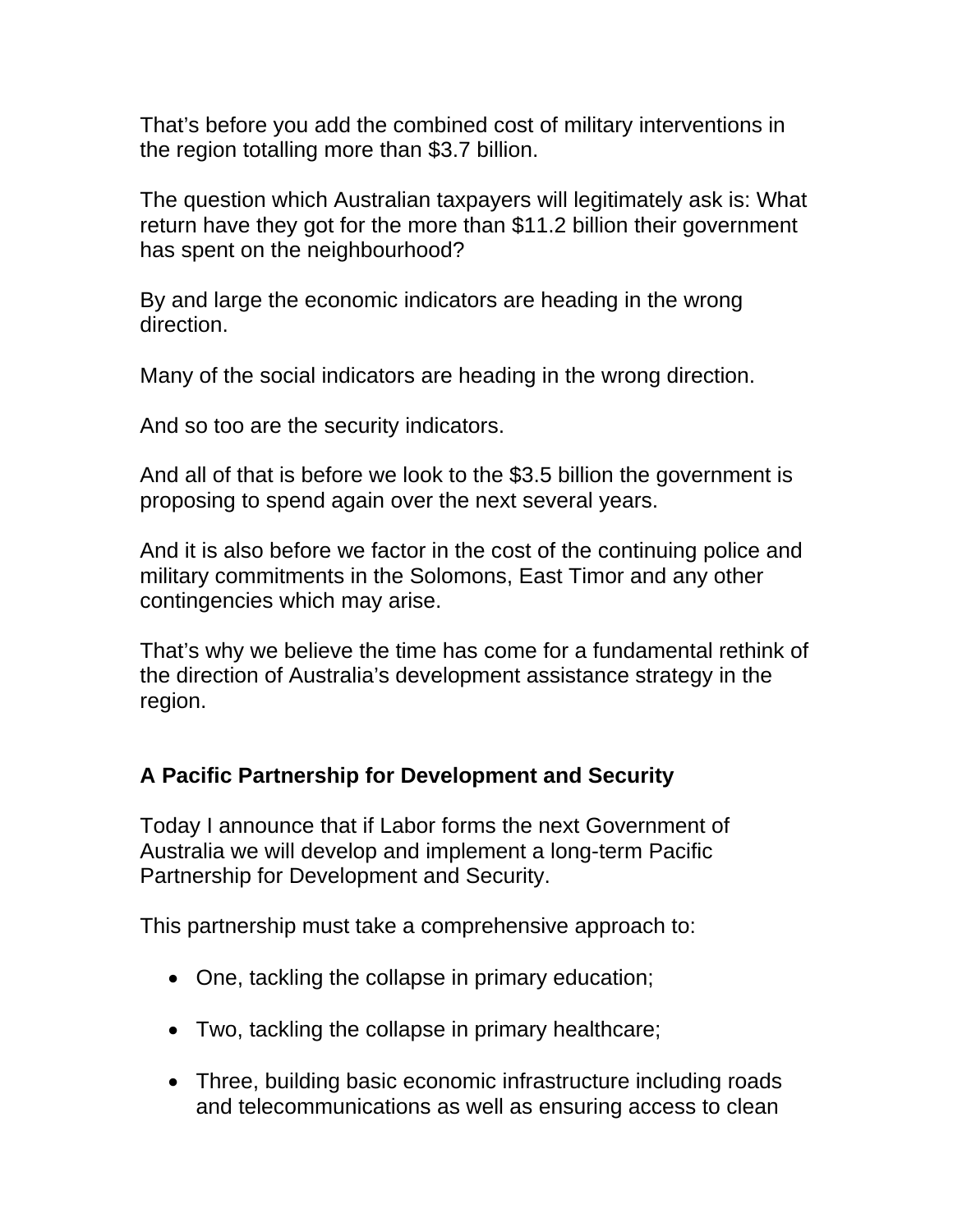water;

- Four, tackling the problem of urban male youth unemployment through targeted public works programs;
- Five, tackling the provision of microfinance in partnership with organisations such as Australian Business Volunteers and Australian financial institutions with existing expertise and commitment in this field, to develop business skills and the much underdeveloped private economy.
- Six, continuing the emphasis on good governance with a new focus on training regional leaders, public servants and technical experts through enhanced international scholarship programs, together with further enhancements to the University of Papua New Guinea and the University of the South Pacific; and
- Seven, continuing the provision of effective security assistance and capacity building with local police.

A Federal Labor Government will spend its first term in office negotiating agreed targets with each partnership country to be realised in each of these seven program areas.

For example, in education, we would negotiate a timeline to meet a target of universal primary education. This of course is one of the Millennium Development Goals and is one for which Australia should assume primary responsibility in this region as a development partner.

Unless we attend to the long-term human capital development of regional states, we will face insurmountable problems across the rest of the development and security agenda.

This in turn will go to the need for comprehensive audits of the state of the region's primary school infrastructure, including the adequacy of teacher training and the adequacy of curricula.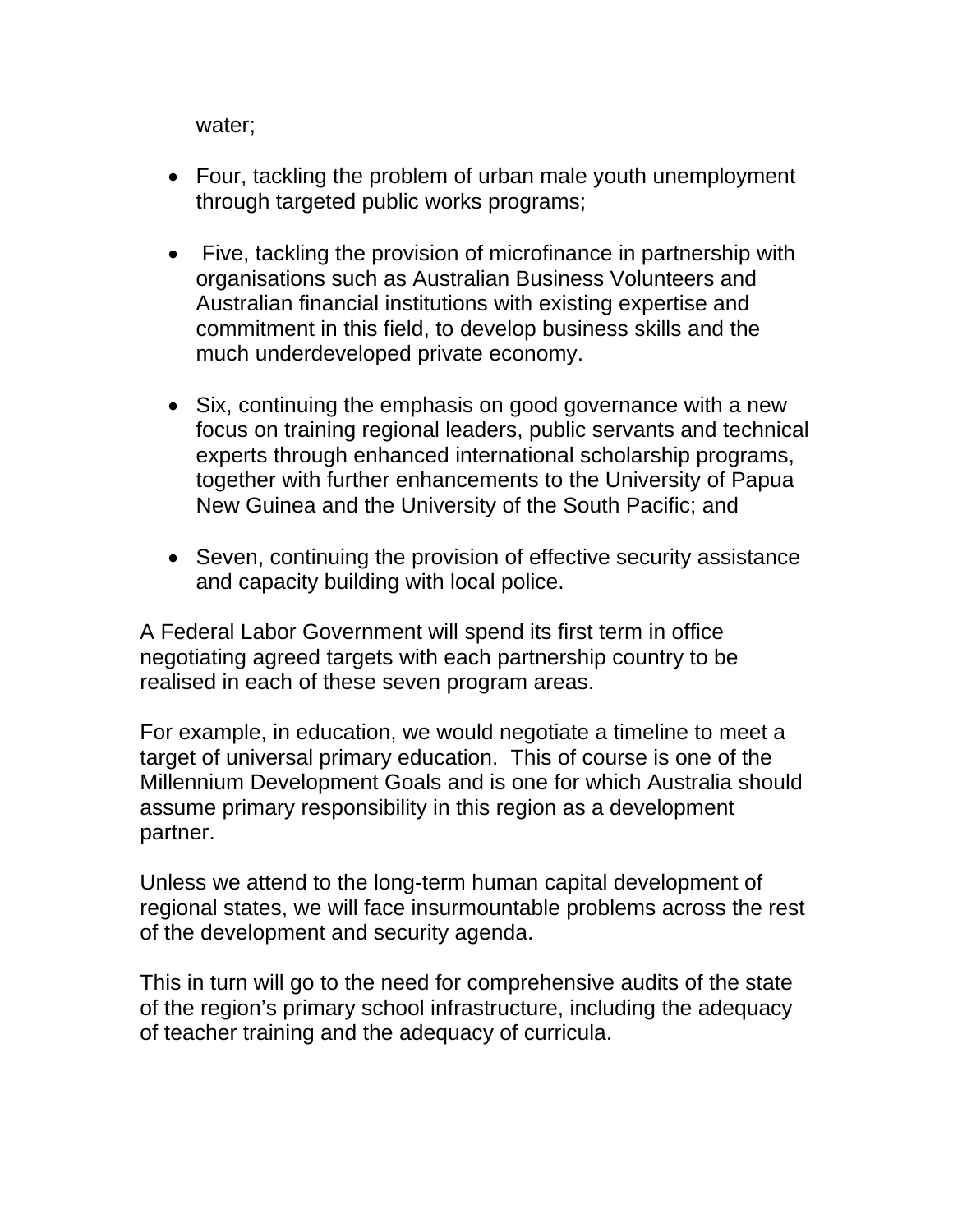Having negotiated development partnerships with each regional state with targets and timelines, Australia would then commit to delivering the necessary project aid to ensure that projects are physically delivered.

Financial or budgetary aid will not form part of Labor's proposed Pacific Partnership for Development and Security.

Each of these partnerships will be governed by a joint bilateral commission which would not be dissimilar to that which has been established with Indonesia following the tsunami - the Australia Indonesia Partnership for Reconstruction and Development.

Partnerships will also provide business opportunities for Australian companies – acting in partnership with local companies.

Labor also believes our Pacific Partnership for Development and Security will provide an opportunity for engaging local councils of churches and other civil society organisations to deliver a range of health, education and local governance improvement programs on the ground across the region.

### **Australia Indonesia Partnership**

A link between development and security also applies to Islamic South East Asia – most particularly the Indonesian archipelago.

Labor argued in its 2004 Foreign Policy White Paper that if we are to deal effectively with the rise of militant Islamism in Indonesia, we must also deal with the challenges facing the mainstream Indonesian education system.

Economic underdevelopment in parts of Indonesia has meant that many impoverished families have had little alternative other than to send their children to militant Islamist madrassas and pesantren.

This in turn provides a ready recruiting ground for terrorist organisations such as Jema'ah Islamiyah. Any effective long-term strategy for dealing with JI must have two prongs: a hard-line, hardedged security and intelligence strategy aimed at tracking down,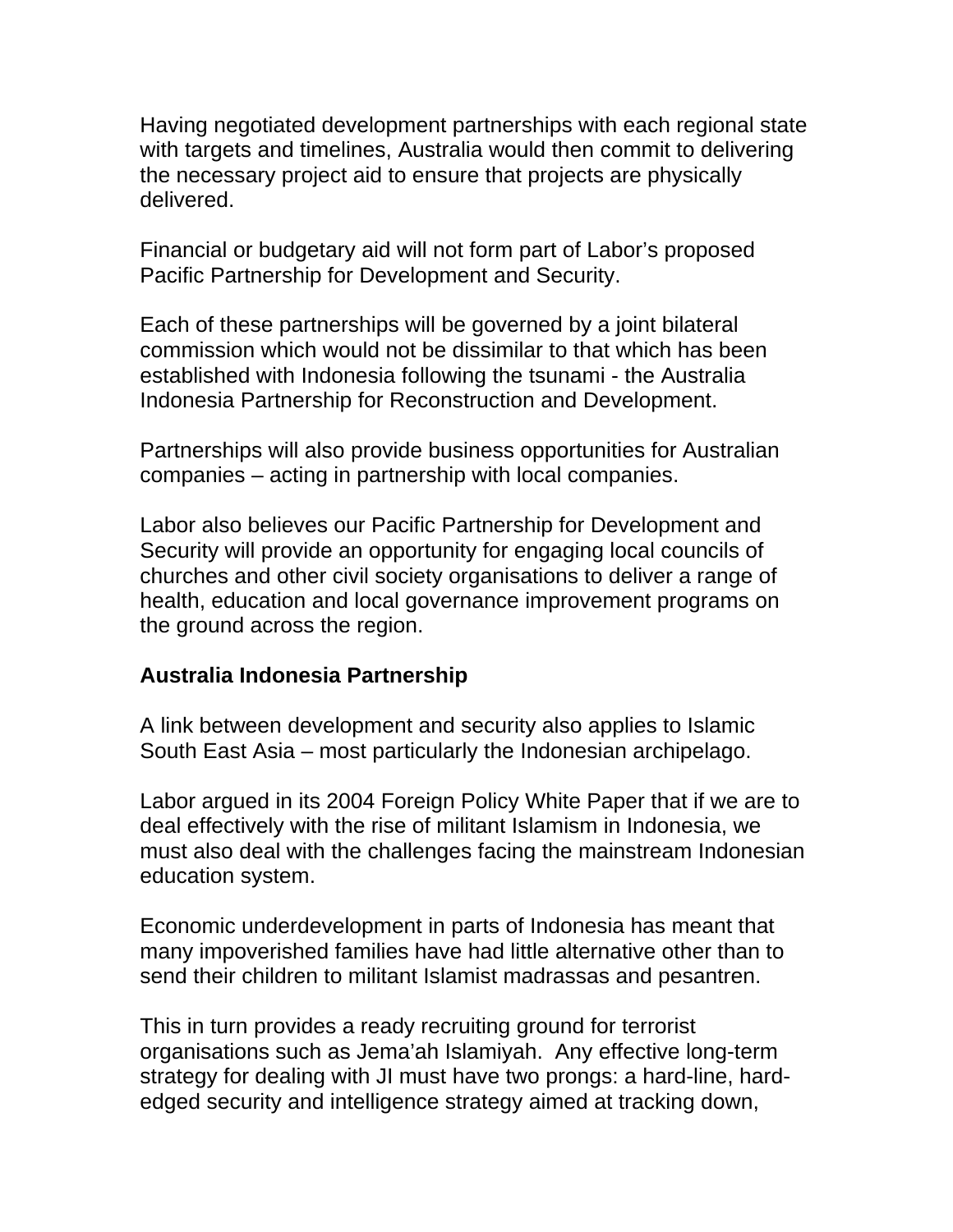arresting and destroying terrorist cells, as well as a hearts and minds strategy focussed on the education system.

Sidney Jones of the International Crisis Group (one of the most respected analysts of JI) highlighted the challenge we face in an opinion piece only yesterday entitled "Like Father, Like Son: Inheriting Jihadism":

*"JI has a systematic indoctrination program that starts with prekindergarten playgroups and moves into kindergartens for Koranic study, Islamic elementary schools, and a small group of pesantrens (or religious boarding schools) across Java"* 

Jones asks the critical question for our own future security:

*"How are we going to draw children out of the jihadist network before the indoctrination sets in?"* 

Her answer in short, is to help ensure those children have an economic future that does not rely on militant Islam:

- Working with education departments of local state Islamic universities to develop quality alternatives;
- Subsidising children's education at state schools; and
- Encouraging local businesses to invest in on the job training programs for young people in areas where JI schools are concentrated.

All this takes long-term planning, partnership and respect if results are to be achieved.

And it will also take highly targeted project aid.

However, as with our proposals for the Pacific Island nations, for any such program to be effective it will need to be comprehensive, properly funded and with clearly stated long-term targets.

### **Radio Australia**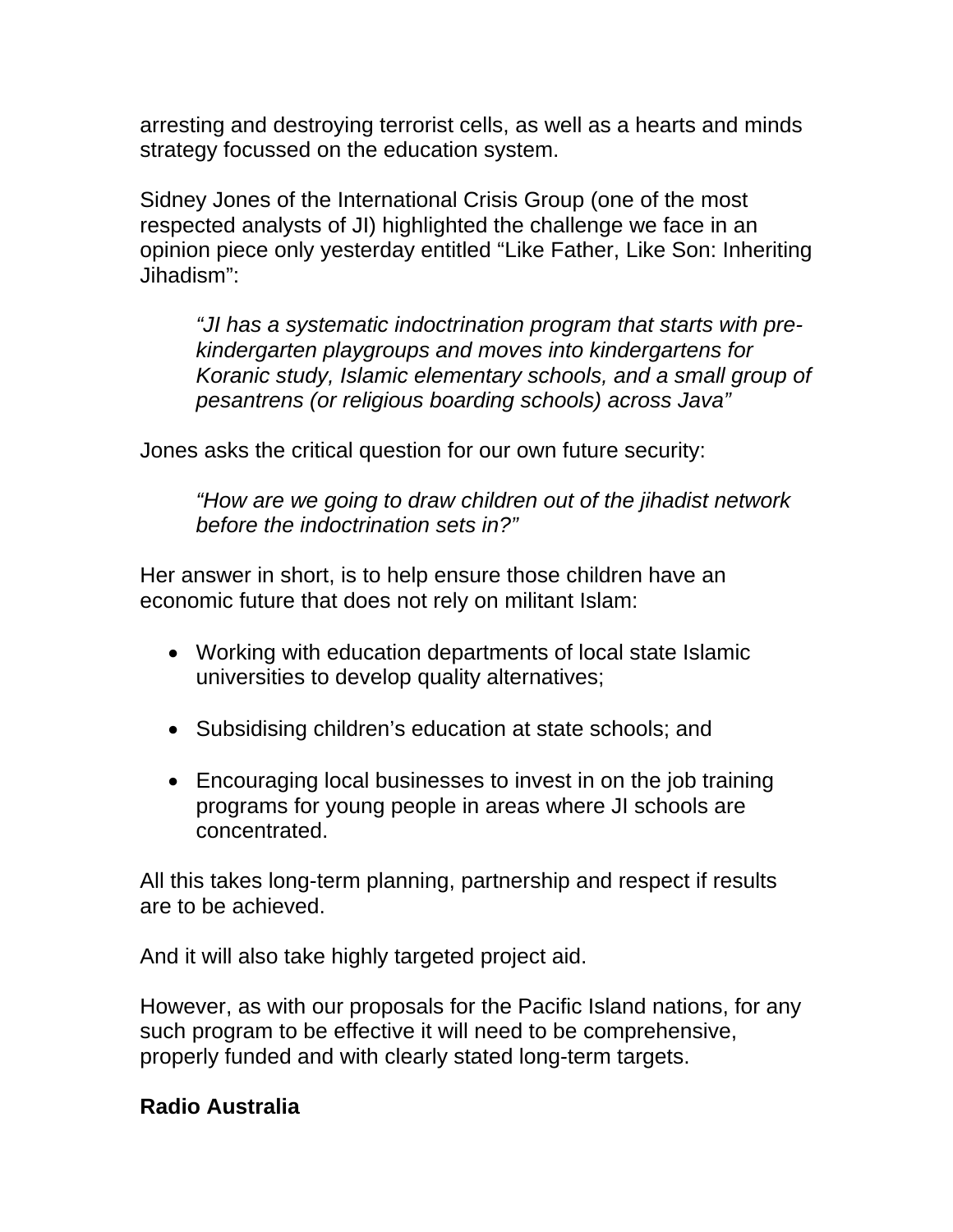A comprehensive strategy to address the development and security needs of our region has many elements. One critical element is how we represent ourselves to our neighbours.

Labor believes that Radio Australia has an important role to play, particularly through its regional language programs in getting the message out about what Australia now wishes to do in partnership with the region. For a small investment we can have a great impact – exposing people in neighbouring nations to quality independent broadcasting and to an Australian voice.

It is well documented that Radio Australia's broadcast footprint for its shortwave services have been emasculated by the current government – in large part because of its decision to offload the powerful Cox Peninsula transmitters – and to lease them to an organisation called "Christian Vision".

Radio Australia has also been further emasculated through the slash and burn of its regional language programs. For example the number of Indonesian language specialists working for Radio Australia has been cut in half.

As part of Australia's reengagement with our immediate region, a Federal Labor Government will rebuild Radio Australia. There is so much good that Australia is doing (and more that it could be doing) in the region but we are not getting the message across to local communities. With the downgrading of Radio Australia we have cut off our nose to spite our face.

### **Conclusion**

None of these proposals will be inexpensive.

The hallmark of Labor's proposed Pacific Partnership for Development and Security together with our proposal for the continuation of the Australia Indonesia Partnership for Reconstruction and Development and the rebirth of Radio Australia is that they are intended to be comprehensive.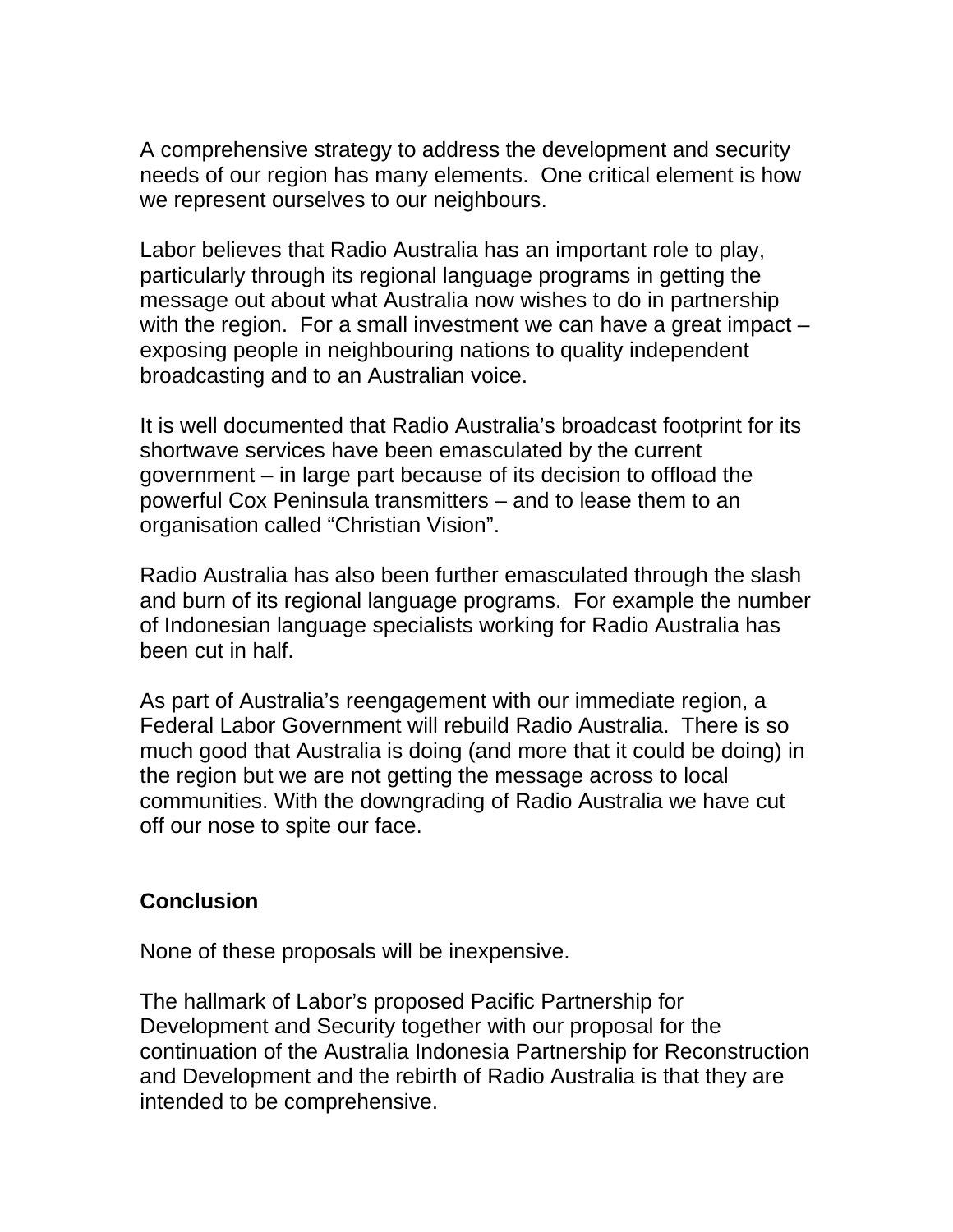They must also be properly planned for these partnerships to be real – and that will take time.

That is why if Labor forms the next government we intend to spend the first term auditing local needs, planning how these can be met long-term and negotiating detailed partnerships with our friends and neighbours in the region.

But we will then need to fund the programs which will flow from these partnerships.

We do not believe we can do this within the framework of Australia's existing ODA commitment. Labor supports the current government's stated intention of lifting Australia's ODA from 0.26% to 0.35% of GNI by 2010.

But if we are to be serious about realising a fundamental turnaround in our immediate region's long-term economic development and consequential political stability, Australia will need to increase its funding effort beyond 2010-2011.

That is why a future Australian Labor government will commit to raising our ODA to GNI contribution from 0.35 per cent in 2010 -2011 to 0.5 per cent by 2015- 2016.

This is also an important step in the right direction towards Australian doing its fair share of the work (particularly here in our own immediate region) to truly make poverty history.

A generation or two ago, we were a world leader in our contribution to poverty relief. At the start of the 1970's – under a Liberal Government – we were contributing 0.48 per cent of GNI.

Already as part of the commitment to the Millennium Development Goals, 16 out of the leading 22 advanced economies have made commitments to raise their contribution to development assistance to 0.7 per cent of GDP by 2015.